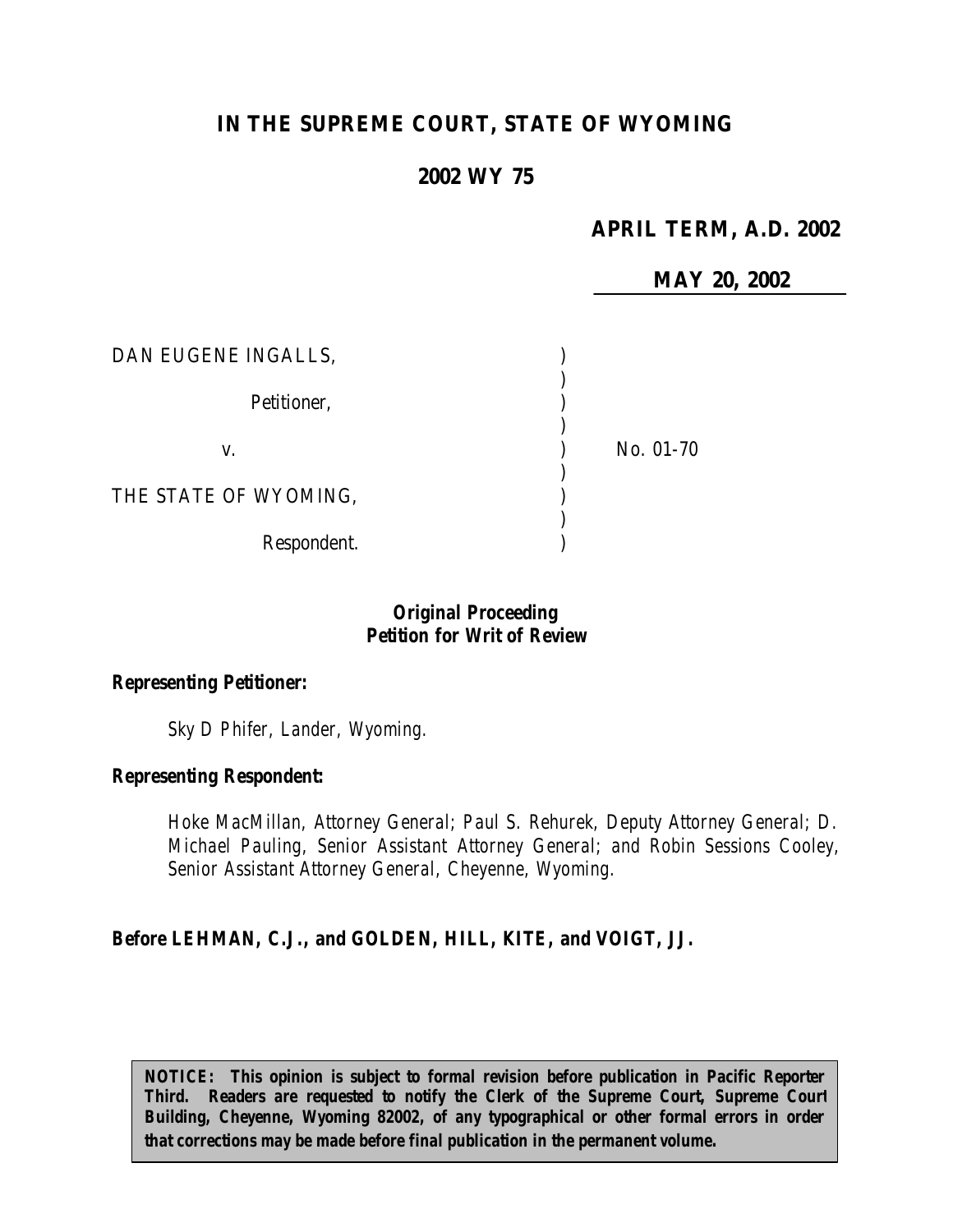### **VOIGT, Justice.**

[¶1] On April 4, 1999, the petitioner, Dan Ingalls (Ingalls), was involved in an altercation with Gerald Huelle when he tried to remove his cattle from Huelle's feed grounds. For his role in the fracas, Ingalls was eventually convicted in the Fremont County Court (now circuit court) of three misdemeanors—property destruction, reckless endangering, and removal of property without the lienholder's consent. The convictions were affirmed upon appeal to the district court. On May 1, 2001, we granted Ingalls' Petition for Writ of Review. Finding error in the proceedings leading to the convictions, we reverse.

#### **ISSUES**

[¶2] The issues before this Court are:

1. Whether the circuit court complied with W.R.Cr.P. 11 in accepting Ingalls' pleas?

2. Whether *ex parte* communications occurred between the State and the circuit court that deprived Ingalls of due process?

### **FACTS**

[¶3] Ingalls was charged by citation with several misdemeanors.<sup>1</sup> The unverified reports of the Fremont County Sheriff's office were filed along with the citations, but copies were not given to Ingalls. At arraignment, Ingalls entered not guilty pleas to all charges and informed the circuit court that he would retain private counsel. His release order included the condition that an attorney enter an appearance on his behalf within ten working days.

[¶4] Ingalls failed timely to have an attorney enter an appearance, so the circuit court entered an Order to Show Cause why he should not be held in contempt. At the hearing on the show cause order, Ingalls requested appointment of counsel, and the circuit court appointed a public defender to represent Ingalls. Ingalls also requested that he be supplied with a copy of the sheriff's office reports. The circuit court orally ordered the State to provide copies to Ingalls within three working days. A month later, Ingalls filed a pro se Motion to Dismiss because he had not been provided with the sheriff's office reports. The record does not reflect that the circuit court ever ruled on the motion to dismiss. Despite repeated requests to the circuit court and the prosecuting attorney, Ingalls did not get a copy of the sheriff's office reports until three months after the charges were brought.

 <sup>1</sup> The details of those charges and their eventual dispositions will be discussed later herein.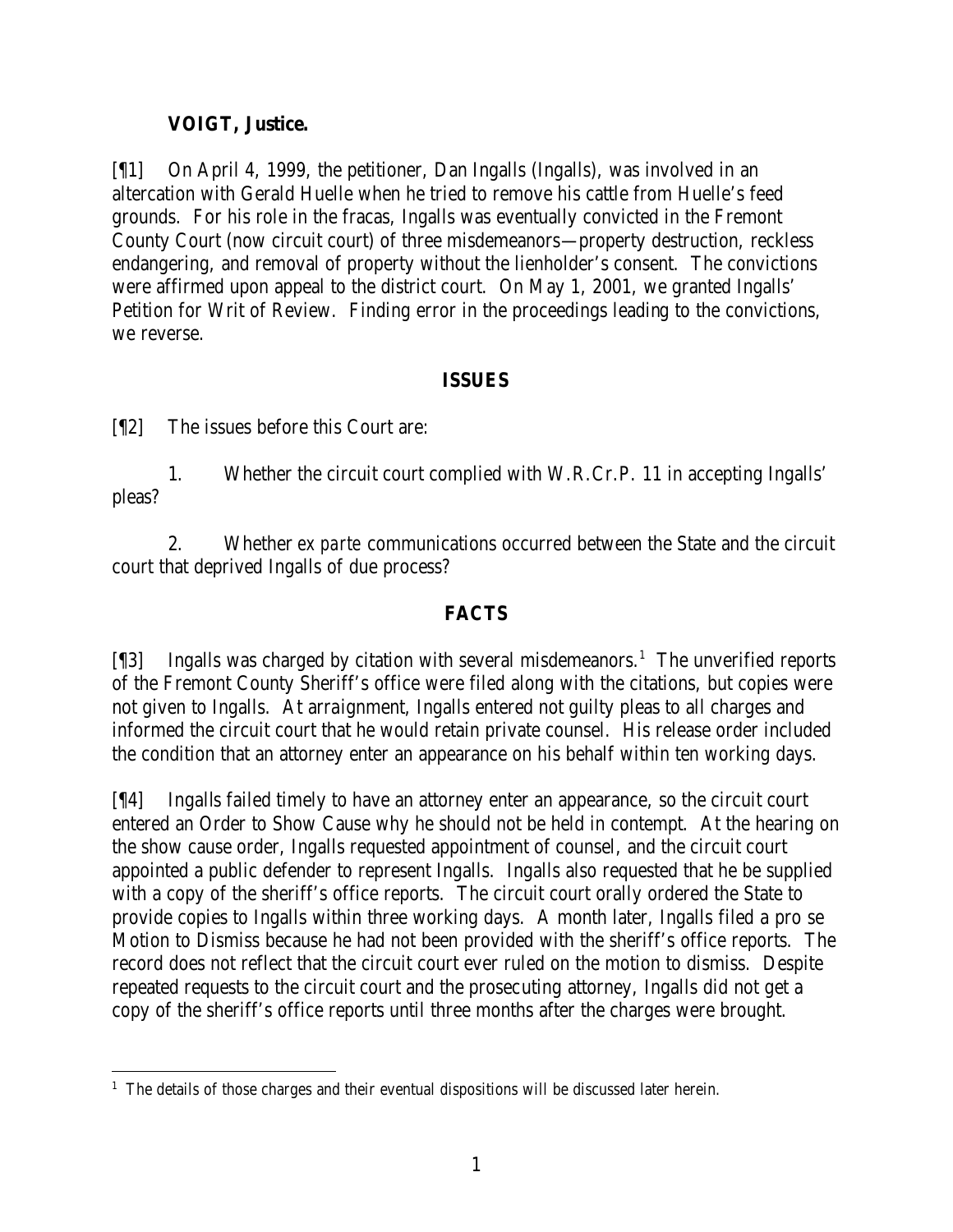[¶5] The circuit court held a scheduling conference on September 27, 1999, at which time the trial was set for November 8, 1999. The next day, Ingalls filed a Motion for Disqualification of Judge, which was later heard and denied. The trial was then reset for January 27, 2000. On that date, rather than holding a trial, the circuit judge held a conference in his chambers. The circuit judge and county attorney were present in person, while Ingalls and his attorney appeared by telephone. No verbatim recording was made of this telephone conference. A plea bargain was discussed whereby the State would amend certain charges and Ingalls would change his plea to certain charges. There was also discussion to the effect that Ingalls would change his pleas if he received no jail time. The circuit court would not "guarantee" no jail time, but agreed to order a Presentence Investigation Report, and, according to Ingalls, agreed to follow its recommendations. The Presentence Investigation Report was completed on February 18, 2000, and recommended that Ingalls receive unsupervised probation.

[¶6] Sentencing was held on March 14, 2000. Ingalls was sentenced to 180 days in jail for reckless endangering, and 180 days in jail for property destruction, with the sentences to run concurrently, and with all but thirty days suspended. He was also fined \$100.00 for removal of property without the lienholder's consent, and was assessed court costs and a victim's compensation surcharge.

[¶7] Ingalls filed an appeal to the district court on March 16, 2000. Because no record was made of the proceedings held in chambers on January 27, 2000, the circuit court received submissions from Ingalls and the State to attempt to settle the record pursuant to W.R.A.P. 3.03. The circuit court accepted the State's submission and entered an Order Settling Record on September 7, 2000. That version of the record indicated that, during the telephone conference in chambers, Ingalls pled no contest to reckless endangering and guilty to both property destruction and removal of property without lienholder's consent. In affirming the convictions, the district court declined to substitute its judgment for that of the circuit court as to which version of the facts was correct, and concluded that Ingalls had failed to show violation of any substantial right.

### **DISCUSSION**

### **W.R.CR.P. 11**

[¶8] This Court adopted the Wyoming Rules of Criminal Procedure in 1968. The rules were revised and re-adopted in 1991. The purpose of the rules is set forth in W.R.Cr.P. 2:

> These rules are intended to provide for the just determination of every criminal proceeding. They shall be construed to secure simplicity in procedure, fairness in administration and the elimination of unjustifiable expense and delay.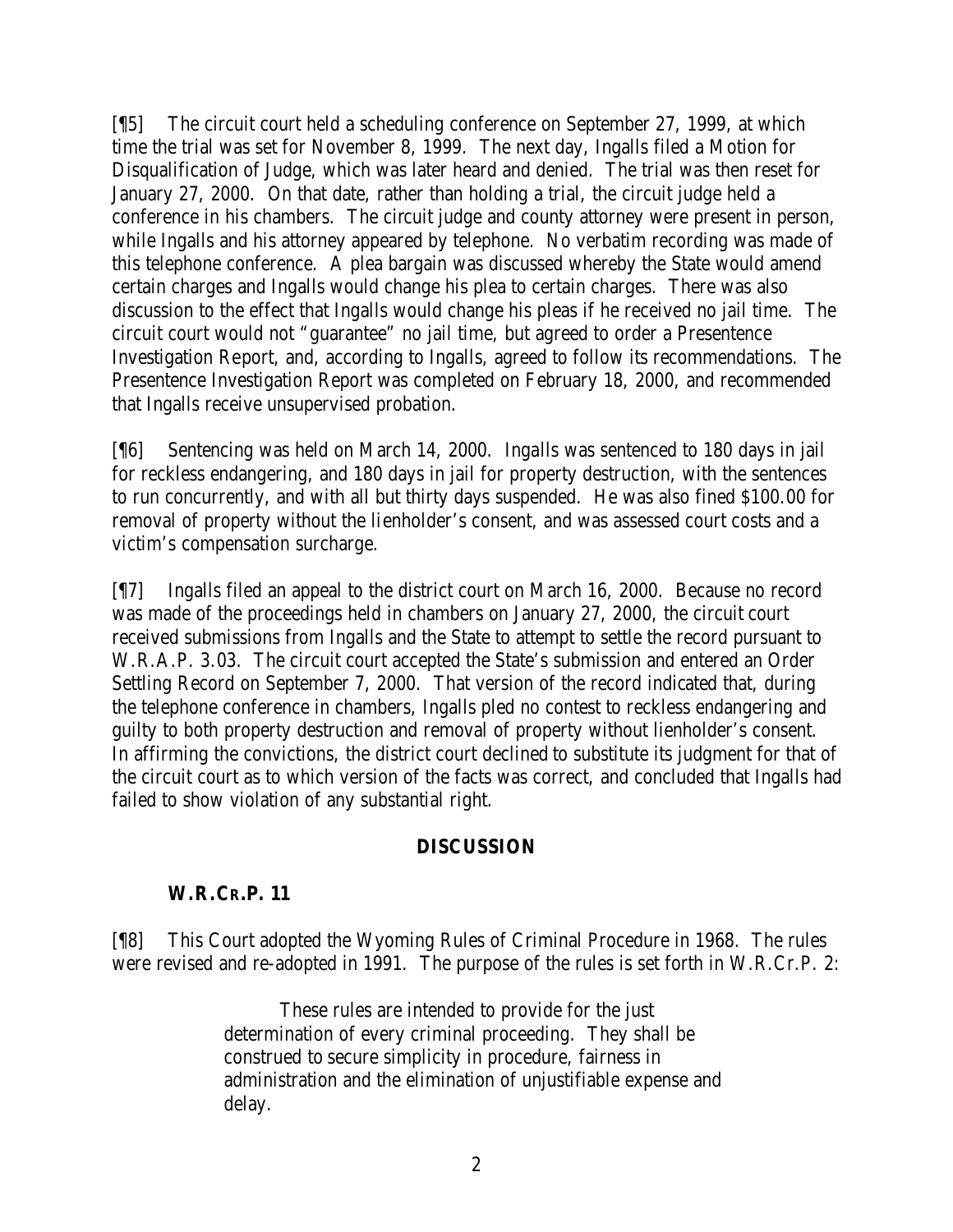[¶9] Consonant with these purposes, W.R.Cr.P. 3 and 3.1 provide that misdemeanors may be charged by citation rather than by indictment or information. Likewise, subsections (b) and (c) of W.R.Cr.P. 11 allow for less formal advisements at arraignment where a defendant charged only with a misdemeanor is represented by counsel. Nevertheless, the Wyoming Rules of Criminal Procedure contemplate certain formalities in the plea process. For instance, whether charged by indictment, information, or citation, and whether charged with a felony or misdemeanor, each defendant must be arraigned pursuant to W.R.Cr.P. 10:

> Arraignments shall be conducted in open court and shall consist of reading the indictment, information or citation to the defendant or stating to the defendant the substance of the charge and calling on the defendant to plead thereto. The defendant shall be given a copy of the indictment, information or citation before being called upon to plead.

[¶10] It is in the acceptance of guilty and nolo contendere pleas that the judge is most strictly required to follow the dictates of the Wyoming Rules of Criminal Procedure, in general, and W.R.Cr.P. 11, in particular. Several subsections of W.R.Cr.P. 11 bear directly on the issues at hand:

> (b) *Advice to Defendant*. – Except for forfeitures on citations (Rule 3.1) and pleas entered under Rule  $43(c)(2)$ , before accepting a plea of guilty or nolo contendere to a felony or to a misdemeanor when the defendant is not represented by counsel, the court must address the defendant personally in open court and, unless the defendant has been previously advised by the court on the record and in the presence of counsel, inform the defendant of, and determine that the defendant understands, the following:

> > (1) The nature of the charge to which the plea is offered, the mandatory minimum penalty provided by law, if any, and the maximum possible penalty provided by law and other sanctions which could attend a conviction including, when applicable, the general nature of any mandatory assessments (such as the surcharge for the Crime Victim Compensation Account), discretionary assessments (costs, attorney fees, restitution, etc.) and, in controlled substance offenses, the potential loss of entitlement to federal benefits. . . .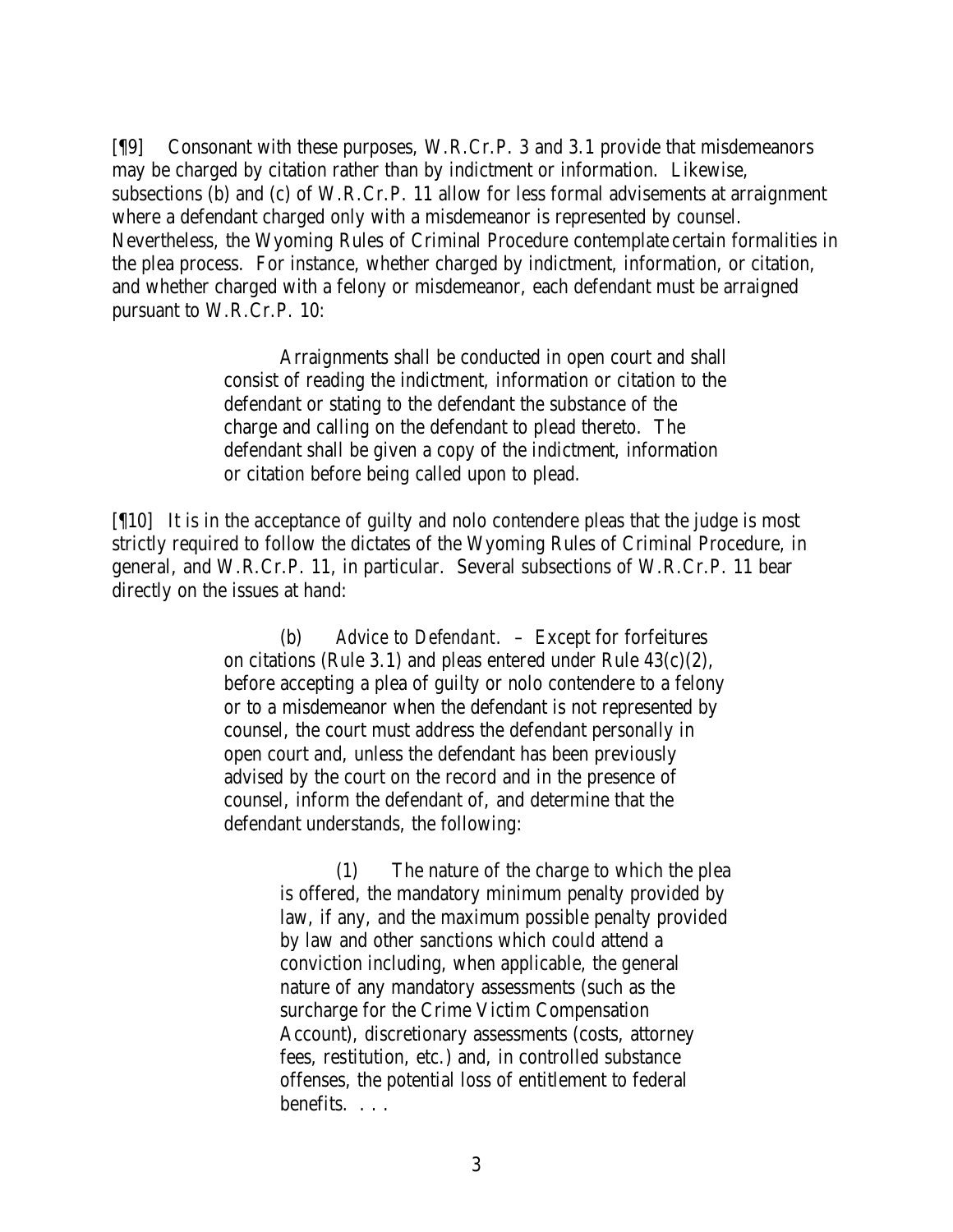\* \* \*

(2) The defendant has the right to be represented by an attorney at every stage of the proceeding and, if necessary, one will be appointed to represent the defendant;

(3) The defendant has the right to plead not guilty or to persist in that plea if it has already been made, the right to be tried by a jury and at that trial the right to the assistance of counsel, the right to confront and cross-examine adverse witnesses, the right to court process to obtain the testimony of other witnesses, and the right against compelled self-incrimination;

(4) If a plea of guilty or nolo contendere is accepted by the court there will not be a further trial of any kind, so that by pleading guilty or nolo contendere the defendant waives the right to a trial; and

(5) If the court intends to question the defendant under oath, on the record, and in the presence of counsel, about the offense to which the defendant has pleaded guilty, that the defendant's answers may later be used against the defendant in a prosecution for perjury or false statement.

(c) *Waiver of advisements*. – A misdemeanor defendant represented by counsel may waive the advisements required in subdivision (b).

(d) *Insuring that plea is voluntary*. – The court shall not accept a plea of guilty or nolo contendere without first, by addressing the defendant personally in open court, determining that the plea is voluntary and not the result of force or threats or of promises apart from a plea agreement. The court shall also inquire as to whether the defendant's willingness to plead guilty or nolo contendere results from prior discussions between the attorney for the state and the defendant or the defendant's attorney.

\* \* \*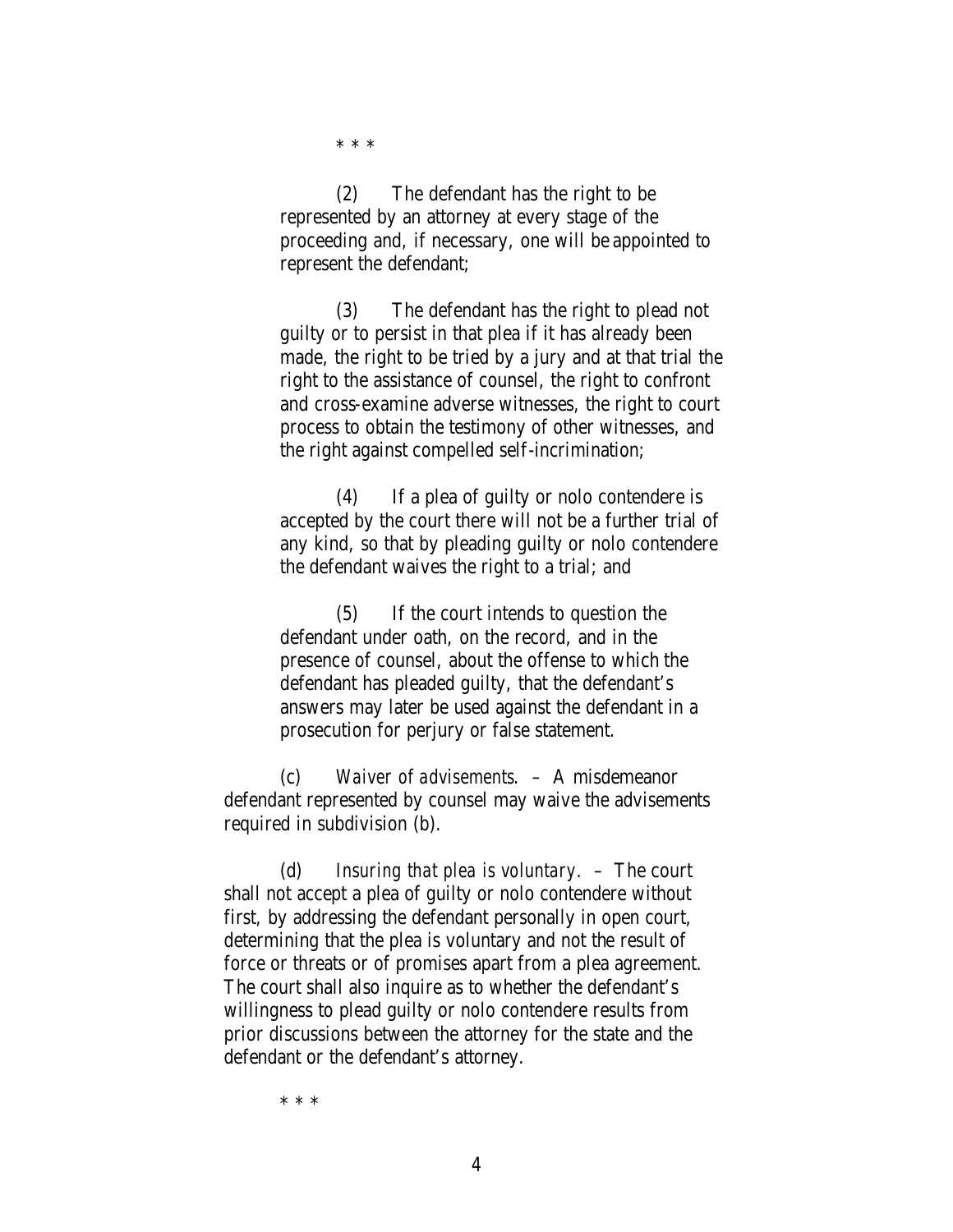(f) *Determining accuracy of plea*. – Notwithstanding the acceptance of a plea of guilty, the court should not enter a judgment upon such plea without making such inquiry as shall satisfy it that there is a factual basis for the plea.

(g) *Record of proceedings*. – A verbatim record of the proceedings at which the defendant enters a plea shall be made and, if there is a plea of guilty or nolo contendere, the record shall include, without limitation, the court's advice to the defendant, the inquiry into the voluntariness of the plea including any plea agreement, and the inquiry into the accuracy of a guilty plea.

(h) *Harmless error*. – Any variance from the procedures required by this rule which does not affect substantial rights shall be disregarded.

[¶11] W.R.Cr.P. 11 is supposed to act as a guideline for the courts in determining that a plea by a defendant is intelligent, knowing, and voluntary, and that the plea has been entered with an understanding of the consequences. *Bird v. State*, 901 P.2d 1123, 1128 (Wyo. 1995), *cert. denied*, 531 U.S. 907 (2000); *Smallwood v. State*, 748 P.2d 1141, 1143 (Wyo. 1988). Strict compliance with the rule is required to ensure due process of law; failure to comply is unconstitutional and requires reversal. *Hoggatt v. State*, 606 P.2d 718, 725 (Wyo. 1980). The attorneys for the state and for the defendant have a duty to make sure that the court does not omit necessary inquiries. *Sanchez v. State*, 592 P.2d 1130, 1136 (Wyo. 1979) (*quoting State v. Darling*, 109 Ariz. 148, 506 P.2d 1042, 1047 (1973)). Further, resort to the extended record should not be required; the record made at the time a guilty plea is entered should satisfy the rule's requirements. *Id.* (*quoting Darling*, 506 P.2d at 1047).

[¶12] Before we address the particular W.R.Cr.P. 11 deficiencies that mandate reversal of Ingalls' convictions, we will first describe the procedural messiness that characterizes this entire case and which contributes to the decision to reverse. We noted at the outset of this opinion that Ingalls was charged with several misdemeanors. The record on appeal, however, contains only one citation, that being for reckless endangering. The State's appellate brief begins by referencing that one citation. Ingalls' appellate brief, on the other hand, suggests that the original charges were reckless endangering, property destruction, and three counts of battery.

[¶13] This confusion, or perhaps just lack of clarity, persists throughout the record. Several documents carry five circuit court docket numbers, no doubt reflecting the five original charges. The Order for Presentence Investigation has only one docket number and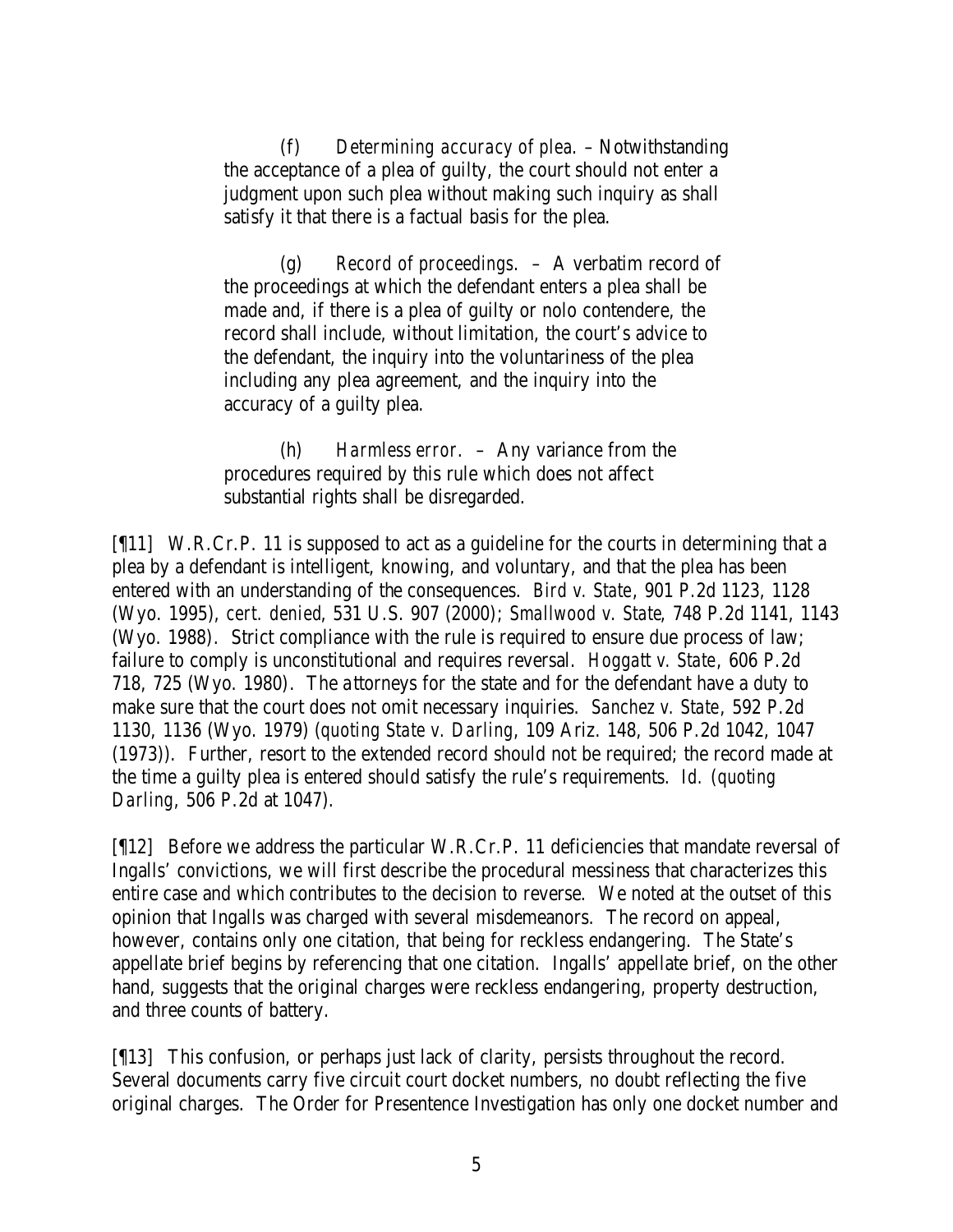indicates that Ingalls pled guilty only to property destruction. The Presentence Investigation Report itself shows a guilty plea to property destruction, "no plea agreement provided," and "no disposition" as to reckless endangering and the three battery counts. The Judgment and Sentence, to the contrary, is headed with three docket numbers and reflects pleas of guilty to property destruction and removal of property without the lienholder's consent, and a plea of nolo contendere to reckless endangering. There are no amended charging documents in the record, and there is no indication that Ingalls was ever arraigned on amended charges. Capping off this untidiness is the fact that the Judgment and Sentence states that Ingalls pled guilty to property destruction in violation of Wyo. Stat. Ann. § 6-2-301(a) and (b)(i) (1977 as amended) and that he pled nolo contendere to reckless endangering in violation of Wyo. Stat. Ann. § 6-2-501(a) and (b)(i) (1977 as amended). Property destruction is actually found at Wyo. Stat. Ann. § 6-3-201 (LexisNexis 2001) and reckless endangering is found at Wyo. Stat. Ann. § 6-2-504 (LexisNexis 2001).

[¶14] This imprecision carried over into the taking of Ingalls' pleas, and it is that imprecision that requires reversal of the Judgment and Sentence. Ingalls contends that at no time did he even enter pleas; rather, there was simply a discussion of a proposed plea agreement. While this issue seemingly was resolved against Ingalls when the circuit court adopted the State's W.R.A.P. 3.03 submittal, that submittal says only that Ingalls "offered" pleas to the three charges as amended.<sup>2</sup> There is no indication that such pleas, if offered, were accepted by the circuit court, or that, in accepting the pleas, the circuit court performed any of the tasks mandated by W.R.Cr.P. 11. The lack of a verbatim record, which itself is a violation of W.R.Cr.P. 11(g), prevents us from knowing whether the circuit court read or described the charges to Ingalls, whether the circuit court advised Ingalls as to his rights and as to the consequences of his pleas, whether the circuit court determined the voluntariness of the pleas, or whether the circuit court determined the accuracy of the pleas. Furthermore, there is no indication in the record that, pursuant to W.R.Cr.P. 11(c), Ingalls waived the necessary advisements.

#### *EX PARTE* **COMMUNICATIONS**

[¶15] When an information is filed, the court decides whether there is probable cause to issue a summons or warrant by reading the verified information or an accompanying affidavit. W.R.Cr.P. 4. The effect of a citation, on the other hand, is to allow a defendant to be charged, and to promise to appear in court, without the necessity of court involvement at this preliminary charging stage of the proceedings. W.R.Cr.P. 3.1. In the case of an information, the judge issuing the warrant or summons gains knowledge of the

 $2^2$  Long after the January 27, 2000, telephone conference, the pleas were still being characterized in the record as future events. Even as late as the March 14, 2000, sentencing hearing, counsel indicated that, pursuant to the plea agreement, Ingalls "will" plead guilty to the amended charges.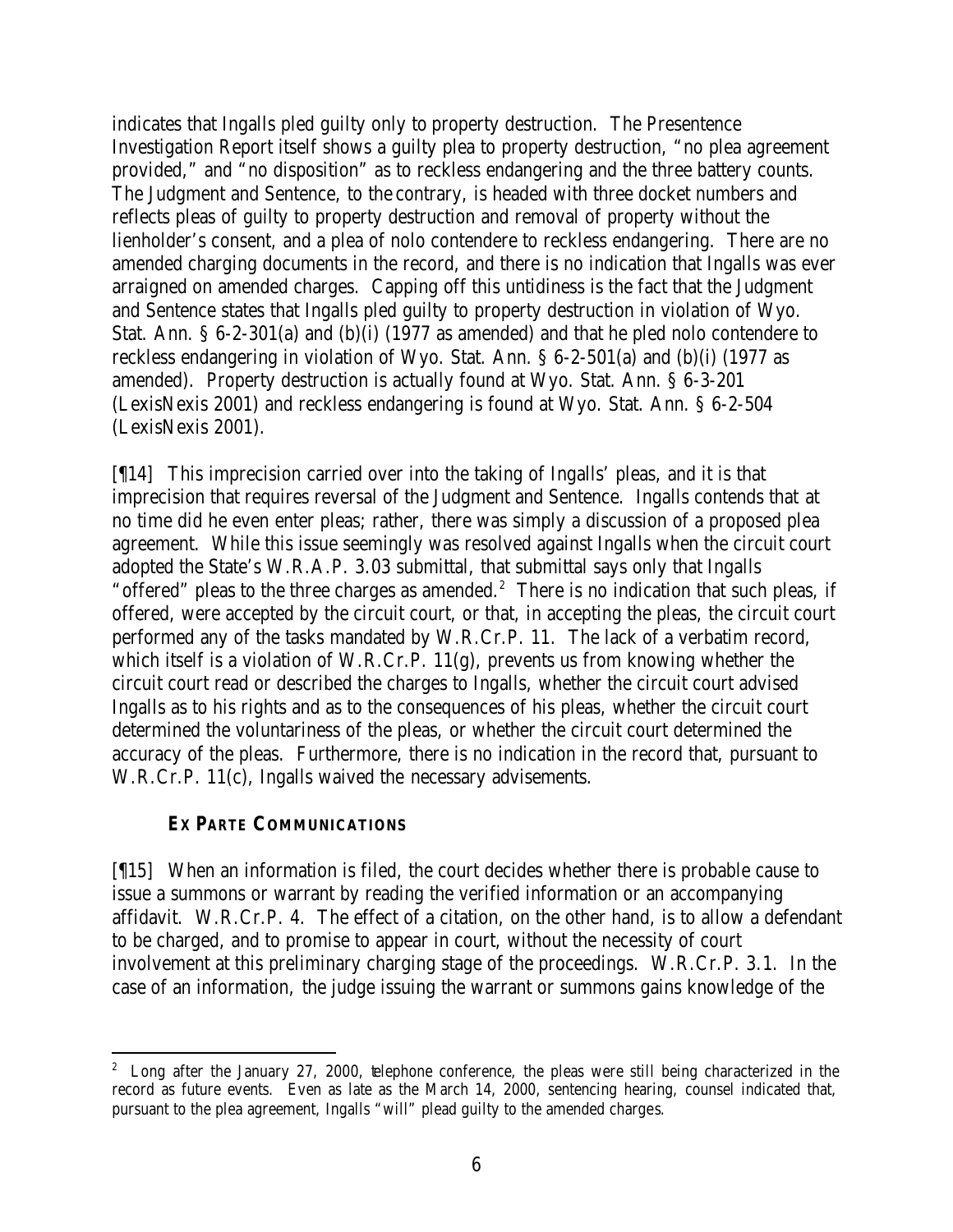facts alleged in the information or affidavit. In the case of a citation, the judge does not gain such knowledge.

[¶16] In the instant case, when the investigating officer filed the citations with the circuit court, he also filed the unverified sheriff's office reports concerning the case. The State has conceded that such reports are filed with all citations in Riverton's circuit court. For reasons unexplained in the record, Ingalls had some difficulty in obtaining copies of those reports from the State. $3$  He now contends that the filing of the sheriff's office reports constituted an *ex parte* communication between the State and the circuit court, and his inability to obtain a copy of the sheriff's office reports violated due process.

[¶17] Because these claims present questions of law, *de novo* review is required. If the district court's decision is in accordance with law, it is affirmed; if not, it is corrected. *Garver v. Garver*, 981 P.2d 471, 472 (Wyo. 1999). In support of his complaint that an *ex parte* communication occurred, Ingalls cites to *Moore v. Moore*, 809 P.2d 261 (Wyo. 1991) and *Coletti v. State*, 769 P.2d 361 (Wyo. 1989), claiming that this Court "has made it quite clear that submitting a report by a Sheriff's Deputy to the Court, unbeknownst to the defendant, constitutes improper *ex parte* communication." *Moore* and *Coletti* are distinguishable from this case. Unlike Coletti, Ingalls knew about the sheriff's office reports. Further, the sheriff's office reports in the instant case were not submitted to influence the circuit court for sentencing purposes as was the letter in *Coletti*. *Coletti*, 769 P.2d at 362. In *Moore*, the trial court discussed a custody decision with the child's guardian ad litem prior to ruling on the custody issue. *Moore*, 809 P.2d at 264. Nothing like that occurred here.

[¶18] In both *Moore* and *Coletti*, the challenged communications were made directly to the trial judge rather than, as here, being filed as an addendum to the charging documents that initiated the case. Thus, the judge in both *Moore* and *Coletti* was directly involved in the *ex parte* communications. Even then, this Court did not find reversible error in either case. In *Moore*, we stated:

> Furthermore, a claim of error relating to *ex parte* contact is susceptible to waiver, as is true of most claims of error. The trial judge certainly made known to the parties the fact of the *ex parte* contact. The appellant did not object at that time. The appellant did not seek to explore the tenor of the *ex parte* contact. Instead, the parties accepted what the court said as being a full disclosure of the event. It was only after the articulation of an adverse ruling that the appellant

 <sup>3</sup> Why Ingalls simply did not copy them from the court file is not explained in the record.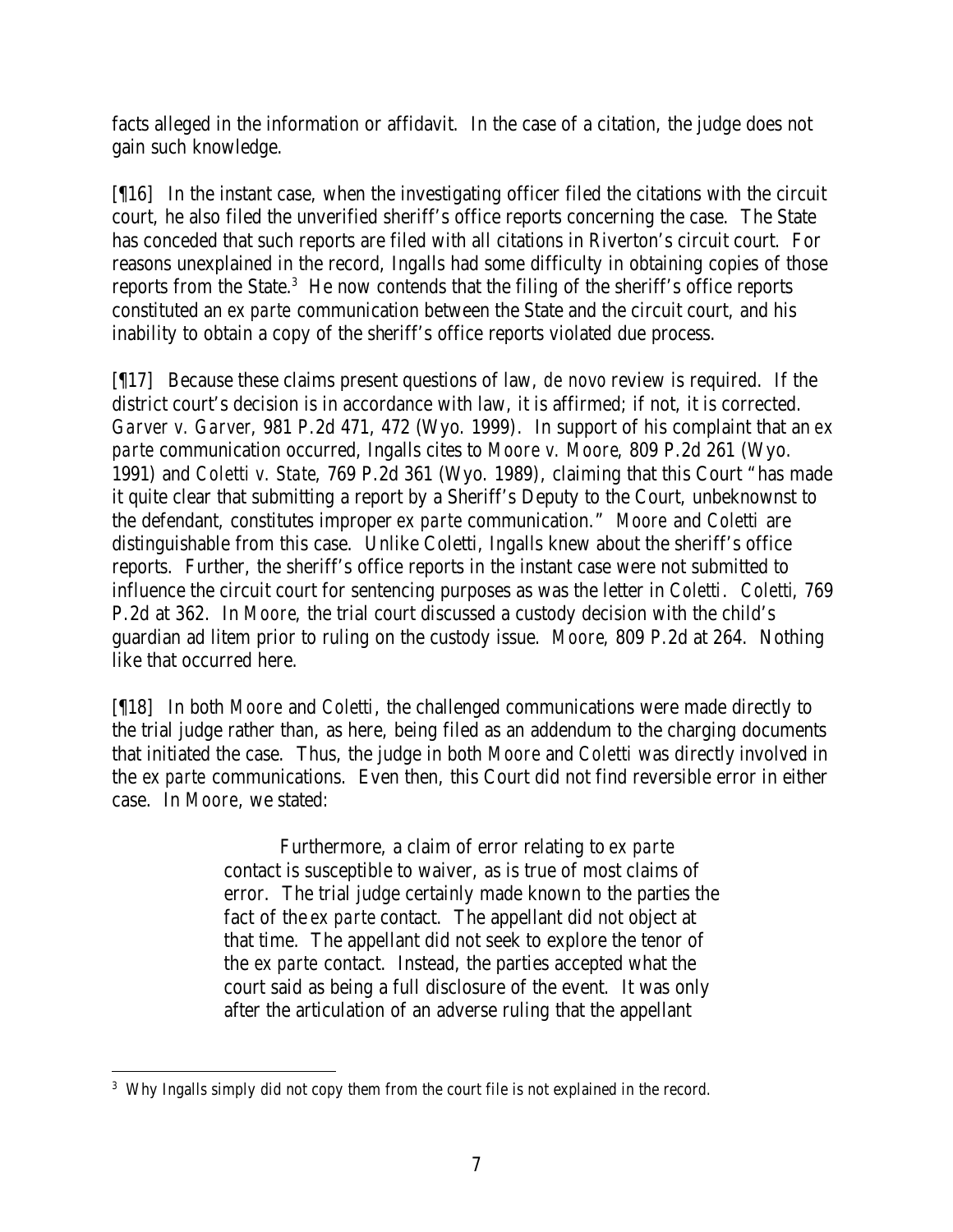became concerned about the matter of *ex parte* contact. That matter should have been raised and explored at the trial.

*Moore*, 809 P.2d at 264.

[¶19] The same is true in the instant case. If filing the sheriff's office reports constituted an improper *ex parte* communication, Ingalls should have made that objection in the circuit court. Instead, Ingalls' counsel actually relied on the sheriff's office reports during argument at sentencing. Ingalls waived any objections to the filing of the sheriff's office reports.

[¶20] Ingalls further alleges prejudice because he was not given a copy of the sheriff's office reports until he was appointed an attorney in late July, in violation of due process. He relies in particular on W.R.Cr.P. 5(b), which requires, in pertinent part, that the "defendant shall be given a copy of the information or citation and any supporting affidavits before being called upon to plead." As we noted above, supporting affidavits are filed with informations, but not with citations. The investigative reports that may exist in both situations are not part of the charging documents and need not be provided to a defendant prior to entry of an initial plea. To hold otherwise would jeopardize the purposes of the rules set forth above.<sup>4</sup>

[¶21] Ingalls also argues that his early requests for copies of the sheriff's office reports were denied. We consider this to be a discovery issue. As noted above, Ingalls did receive copies of the sheriff's office reports prior to sentencing and he did not pursue this issue at the sentencing hearing. We perceive nothing in the record suggesting prejudice to Ingalls by any delay in discovery. Since this case is being reversed and remanded on Ingalls' first issue, any remaining discovery issues should be addressed in the circuit court. We decline to address the underlying issue of whether such reports ever should be placed in the court file along with the citation. This question was not adequately briefed.

## **CONCLUSION**

[¶22] We are mindful that W.R.Cr.P. 11(h) recognizes harmless error where variances from the rule's mandates have not been shown to have affected a defendant's substantial rights. Before we will consider harmless error, however, there must have been a reasonable modicum of required formality in the plea proceedings. In the instant case, even if we conclude, as did the district court, that Ingalls uttered the magic words, "I plead guilty" over the telephone on January 27, 2000, we simply cannot conclude that Ingalls pled guilty with the knowledge and voluntariness that is to be ensured by compliance with

 <sup>4</sup> Many defendants appear in court on citations long before any law enforcement reports become available even to the prosecutor, no less the defendant. We would impose unmanageable delays, particularly in the circuit courts, were we to disallow entry of a plea prior to completion and full discovery of those reports.